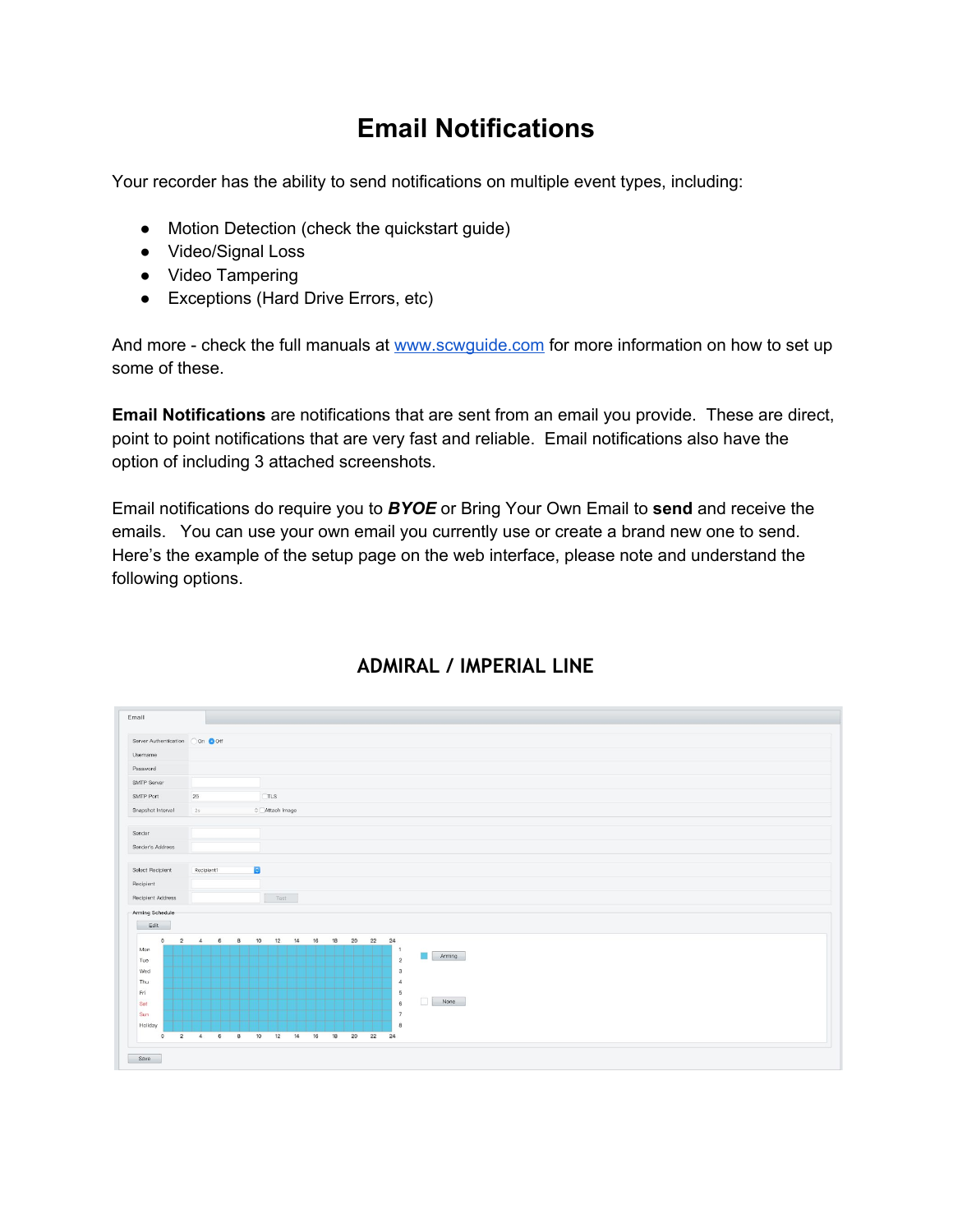**Server Authentication**: This option is also specific to your email provider, but is required for most standard email providers. This determines whether or not you need a username and password to send email.

**Username:** This is usually your full email address - with the @ domain.

Password: Fill in your email account's password

**SMTP Server**: This is the server your email uses to send emails. This is specific to your email provider. **Unfortunately, due to the hundreds of different email configurations, settings, etc** we are unable to provide direct support for email settings such as this. This information will typically be in your email provider's help area or search. Contact your email provider with any questions on server information.

**SMTP Port:** This is the port your email provider uses. This is also specific to your email provider - check your email provider for this information.

**Enable TLS**: This is another option specific to your mail provider. This determines whether or not it requires SSL or TLS encryption to log in. Most modern mail providers will require this.

**Attach Image:** Attached image determines whether or not you want pictures sent. If checked three pictures will be sent with each notification. Pictures will slightly delay emails depending on the interval setting (below).

**Snapshot Interval:** This determines the amount of time between pictures in seconds.

**Sender**: This is the name the alert will appear as coming from, for example "NVR Alert" etc. It does not have to be your email address.

**Sender's Address**: This will be your full email address.

**Recipient and Recipient's Address:** This is who will be receiving the emails. You can have up to 3 separate receivers. The receiver portion can be a simple name like "Paul" and the receiver's address must be the full email address.

**Arming Schedule:** This controls when emails are sent out globally - you can also adjust this on a per camera basis by going to Motion Settings and Arming Schedule.

**Test:** This will attempt to send out a test email to check the settings - if you get an error message double check the server, SMTP port, SSL/TLS, username, and password for accuracy.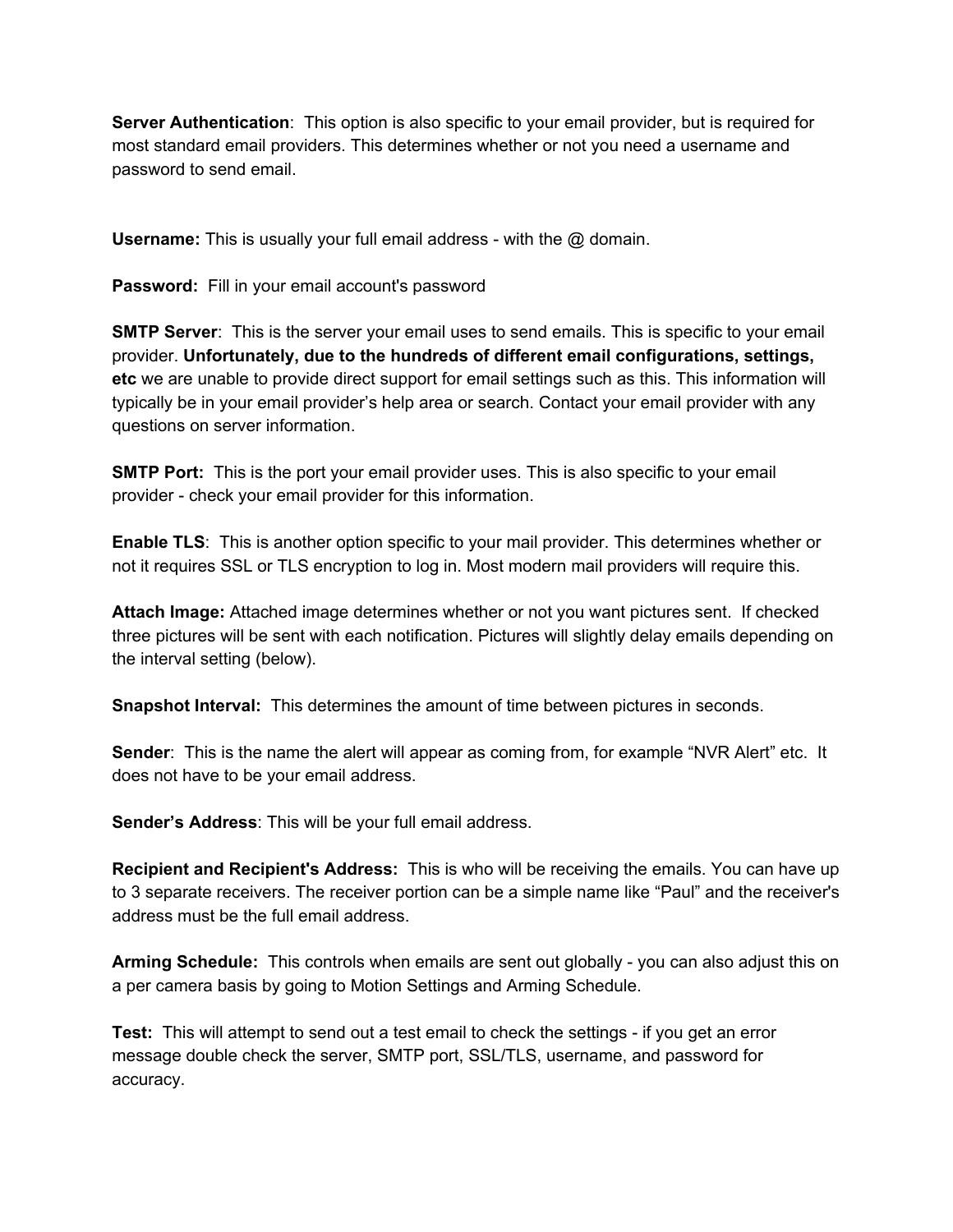## **Vanguard / Executive Line**

| Sender              |  |                |                                      |                    |
|---------------------|--|----------------|--------------------------------------|--------------------|
| Sender's Address    |  |                |                                      |                    |
| <b>SMTP Server</b>  |  |                |                                      |                    |
| SMTP Port           |  | 25             |                                      |                    |
| Enable SSL<br>∩     |  |                |                                      |                    |
| Attached Image<br>n |  |                |                                      |                    |
| Interval            |  | $\overline{2}$ | $\hat{\mathbin{\scriptstyle\vee}}$ s |                    |
| Authentication<br>∩ |  |                |                                      |                    |
| User Name           |  |                |                                      |                    |
| Password            |  |                |                                      |                    |
| Confirm             |  |                |                                      |                    |
| Receiver            |  |                |                                      |                    |
| No.                 |  | Receiver       |                                      | Receiver's Address |
| $\mathbf{1}$        |  |                |                                      |                    |
| $\overline{2}$      |  |                |                                      |                    |
| 3                   |  |                |                                      |                    |
|                     |  |                |                                      |                    |
|                     |  |                |                                      |                    |

Vanguard / Executive email page - web interface

 $\qquad \qquad \blacksquare$  Save

**Sender**: This is the name the alert will appear as coming from, for example "NVR Alert" etc. It does not have to be your email address.

**Sender's Address**: This will be your full email address.

**SMTP Server**: This is the server your email uses to send emails. This is specific to your email provider. **Unfortunately, due to the hundreds of different email configurations, settings, etc** we are unable to provide direct support for email settings such as this. This information will typically be in your email provider's help area or search. Contact your mail provider with any questions on server information.

**SMTP Port:** This is the port your email provider uses. This is also specific to your email provider - check your email provider for this information.

**Enable SSL**: This is another option specific to your mail provider. This determines whether or not it requires SSL encryption to log in. Most modern mail providers will require this.